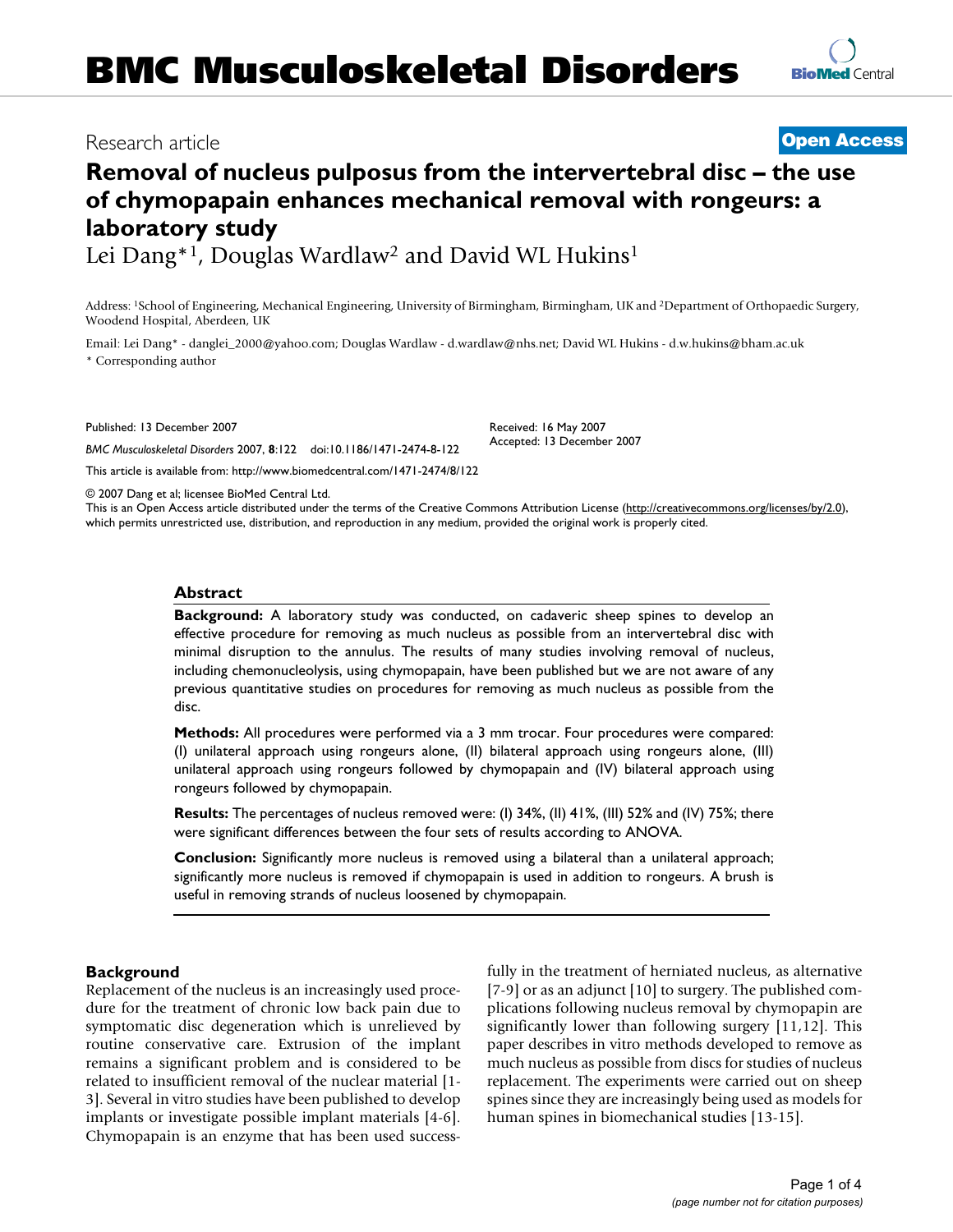# **Methods**

### *Study Design*

Two spines, each of which consists of seven discs, were used for each of the following procedures: (I) unilateral approach using rongeurs alone, (II) bilateral approach using rongeurs alone, (III) unilateral approach using rongeurs followed by chymopapain and (IV) bilateral approach using rongeurs followed by chymopapain.

#### *Materials*

Sheep lumbar spines were obtained from an abattoir (McIntosh McDonald, Aberdeen). Seven lumbar discs were removed from each spine by sawing through the mid-transverse plane of each vertebra. Pedicles and transverse processes were removed by sawing close to the vertebral body. All extraneous soft tissue (muscle, ligament and fat) was removed to leave an intact intervertebral disc attached to half a vertebra on either side. The resulting segments were wrapped in tissue soaked in physiological saline (9.5 g/L NaCl in de-ionised water) to keep them moist, surrounded by two polythene bags (which were heat-sealed) and stored in a freezer at -40°C. This condition has been shown to have no affect on chemical composition of the disc [15]. Before use, they were thawed overnight at 5°C.

#### *Rongeurs*

Each specimen was secured using a vice. A 3 mm trocar was made for postero-lateral access to the nucleus (with an entrance angle of 40–60° to the antero-posterior axis), following standard procedure for percutaneous nucleotomy [16,17]. The trocar was pushed and rotated simultaneously, to perforate the annulus, until a sudden resistance was felt. A 3 mm straight rongeur (Smith & Nephew Richards Inc, Memphis TN, USA) and a 2 mm upbiting rongeur (Smith & Nephew Richards Inc, Memphis TN, USA) were used to remove the nucleus. The procedure was continued until no more nucleus could be removed. The disc was then bisected (in the transverse plane), photographed, and the remaining nucleus removed with rongeurs. Each sample of nucleus removed (before and after bisection) was placed on a weighed piece clingfilm, wrapped and re-weighed; the former was the mass of nucleus removed by the procedure, the latter was the total mass of nucleus.

#### *Chymopapain*

As much nucleus as possible was removed using rongeurs, and the nucleus removed and weighed as described previously. The specimen was double-wrapped in Clingfilm (to prevent drying) and placed in a 37°C oven for 100 minutes, until it was heated to body temperature. Clingfilm had been shown to prevent detectable water loss in preliminary test. The specimen was then weighed and a needle used to introduce fissures in the remaining nucleus,

before injection of chymopapain. The reason for introducing fissures was that chymopapain flows down fissures in prolapsed discs [18]. Chymopapain (30 units; Sigma-Aldrich, Poole, Dorset, UK) was dissolved in de-ionised water  $(0.1 \text{ cm}^3)$  at room temperature and used immediately. The dose of chymopapain was based on the work of Kudo et al. [19] which showed it produced no adverse effects on living dogs. This solution was slowly injected into the nuclear cavity using a syringe. The specimen was then returned to the oven for 10 minutes, to keep the chymopapain solution and tissue at 37°C. A bottle brush with flexible nylon bristles (trimmed to an overall diameter of about 10 mm) was used to remove strands of nucleus which were freed by chymopapain (Figure 1). Excess liquid was removed by suction through a plastic tube (2 mm internal diameter) using a pump (model TS400D, Ohaus Corporation, Florham Park NJ, USA). The surface of the specimen was then dried with tissue paper to remove any remaining solution; if excess fluid had not been removed, its mass would have been attributed to remaining nucleus and so given an under-estimate of the mass of nucleus removed. The specimen was then reweighed. The reduction in mass of the specimen before and after injection of chymopapain was the mass of the nucleus removed by chymopapain. The specimen was then bisected and photographed as before.

#### *Calculations*

The proportion of nucleus removed was the mass of nucleus removed by the procedure divided by the total mass of nucleus. These proportions were compared by ANOVA using Minitab (release 13, Minitab Inc, State College PA, USA) to determine any statistically significant dif-



Figure 1 Strands of nucleus adhering to the brush used after injection of chymopapain.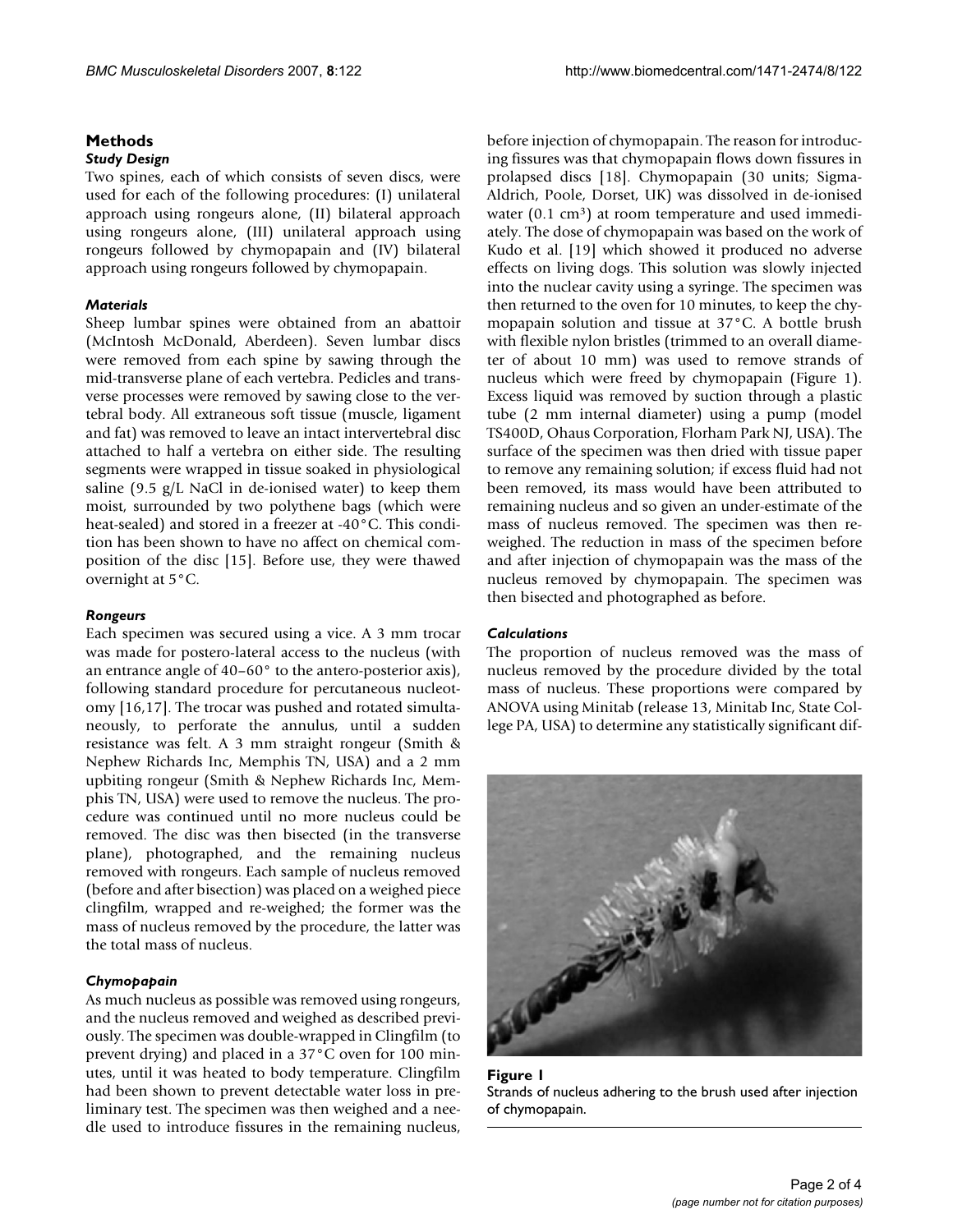ferences between spines and methods for removing the nucleus.

#### **Results**

The mean percentage of the nucleus removed by each procedure was: (I)  $34 \pm 2\%$ , (II)  $41 \pm 2\%$ , (III)  $52 \pm 3\%$  and (IV) 75  $\pm$  8%. ANOVA showed significant differences between I and II ( $p < 0.05$ ), II and III ( $p < 0.05$ ) and III and IV ( $p < 0.05$ ). However, the spine from which the data were obtained had no significant influence ( $p < 0.05$ ) on the results.

Figure 2A shows the two halves of a specimen in which the nucleus was removed by the least successful procedure (I) that involved unilateral application of rongeurs alone. Figure 2B shows the two halves of a specimen in which the nucleus was removed by the most successful procedure (IV) that involved bilateral application of rongeurs followed by chymopapain injection. Comparison with Figure 2C, in which the remaining nucleus was removed from the same specimen as in Figure 2B, after bisection, provides a qualitative assessment of how much nucleus it is possible to remove from an intact disc.

#### **Discussion**

These experiments show that a bilateral approach leads to a significantly greater proportion of nucleus being removed than a unilateral approach. This result is not surprising. However, we have shown that a unilateral approach leads to removal of only about one-third of the total mass of the nucleus; Figure 2A shows qualitatively how little material can be removed.

The use of chymopapain, following the use of rongeurs, leads to significantly more nucleus being removed than if rongeurs alone are used. A bilateral approach leads to about three-quarters of the nucleus being removed. This is demonstrated, qualitatively, by Figure 2B. However, comparison of Figures 2b and 2c shows that appreciable nucleus still remains after this procedure. In the course of preliminary experiments, it was found that strands of nucleus isolated by chymopapain, could readily be removed on the bristles of a brush (Figure 1). This finding is consistent with the observation that chymopapain leads to the nucleus being only loosely bound together, and the effects of the action of chymopain continue for up to 48 hours after injection into the disc [18].

It is proposed that some form of brush should be considered as an instrument for removal of nucleus in surgical procedures, following the injection of chymopapain. The design of such a brush should be aided by a preliminary risk analysis [20].

a





 $\mathbf{c}$ 

#### Figure 2

Specimens bisected in the transverse plane after (A) unilateral nucleus removal with ronguers only and (B) bilateral nucleus removal with ronguers and chymopapain; (C) shows the same disc as (B) but the residual nucleus has been removed after bisection.

The design of the experiment could be criticised in that the rongeurs were designed for a human disc but were used in a sheep disc, which is much smaller. However, no difficulty was encountered in manipulating the rongeurs, of the size used, within the nucleus of the sheep disc. The main conclusions: that a bilateral approach is more successful than a unilateral approach and that chymopapain can remove additional nucleus, after the use of rongeurs, are then likely to apply to larger human discs. The experiments reported here quantify the percentage of nucleus which it is feasible to remove and the photographs of the bisected discs provide a qualitative impression of the effects of these procedures on the disc nucleus. They show that the use of chymopapain in addition to mechanical removal by means of surgical rongeurs, can increase the amount nucleus removed. Further refinement is required